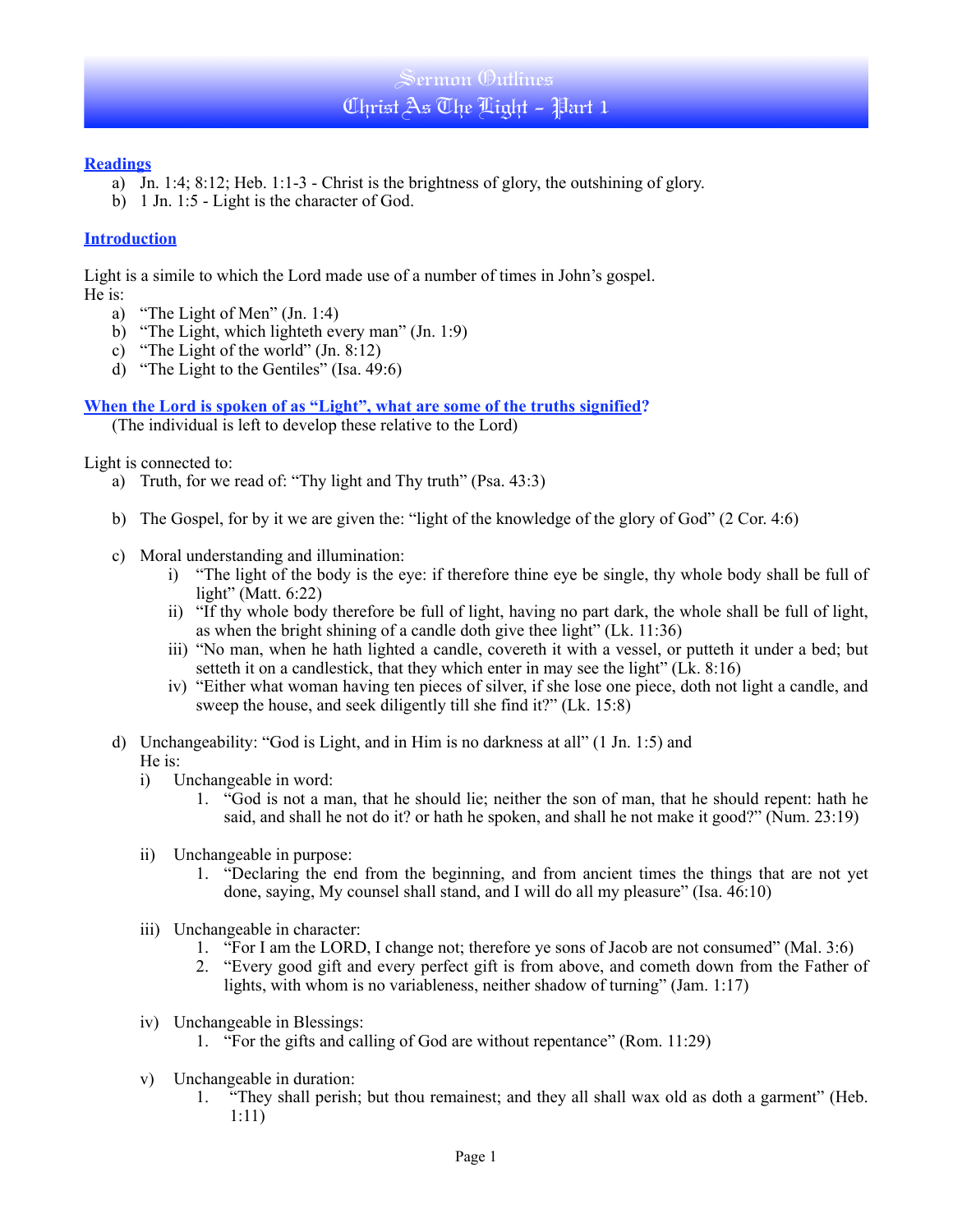- vi) Divine Activity:
	- 1. "And God said, Let there be light: and there was light" (Gen. 1:3)
- vii) Witness:
	- 1. "I the LORD have called thee in righteousness, and will hold thine hand, and will keep thee, and give thee for a covenant of the people, for a light of the Gentiles" (Isa. 42:6)
- viii) God's guidance:
	- 1. "And Moses stretched forth his hand toward heaven; and there was a thick darkness in all the land of Egypt three days: They saw not one another, neither rose any from his place for three days: but all the children of Israel had light in their dwellings." (Ex 10:22-23; 13:21; Prov.  $4:18$
	- 2. "And the LORD went before them by day in a pillar of a cloud, to lead them the way; and by night in a pillar of fire, to give them light; to go by day and night" (Ex. 13:21)
	- 3. "But the path of the just is as the shining light, that shineth more and more unto the perfect day" (Prov. 4:18)
- ix) Hope:
	- 1. "But Abishai the son of Zeruiah succoured him, and smote the Philistine, and killed him. Then the men of David sware unto him, saying, Thou shalt go no more out with us to battle, that thou quench not the light of Israel"  $(2 \text{ Sam. } 21:17)$
	- 2. " Yet the LORD would not destroy Judah for David his servant's sake, as he promised him to give him alway a light, and to his children" (2 Kgs. 8:19)
- x) Joy:
	- 1. "The Jews had light, and gladness, and joy, and honour" (Est. 8:16)
- xi) Righteousness:
	- 1. "And he shall bring forth thy righteousness as the light, and thy judgment as the noonday" (Psa. 37:6)
- xii) Success in divine purposes:
	- 1. "For they got not the land in possession by their own sword, neither did their own arm save them: but thy right hand, and thine arm, and the light of thy countenance, because thou hadst a favour unto them" (Psa. 44:3)
- xiii) Perfection of government:
	- 1. "And there shall be no night there; and they need no candle, neither light of the sun; for the Lord God giveth them light: and they shall reign for ever and ever" (Rev. 22:5)
	- 2. "And there were seven lamps of fire burning before the throne" (Rev. 4:5)
- xiv) Perfection of illumination:
	- 1. "For God, who commanded the light to shine out of darkness, hath shined in our hearts, to give the light of the knowledge of the glory of God in the face of Jesus Christ" (2 Cor. 4:6)
	- 2. "And the city had no need of the sun, neither of the moon, to shine in it: for the glory of God did lighten it, and the Lamb [is] the light thereof" (Rev. 21:23)
	- 3. "Every one that doeth evil hateth the light . . . but he that doeth truth cometh to the light, that his deeds may be made manifest, that they are wrought in God" (Jn. 3:20-21)
- xv) Perfection of unchanging un-distorting excellence:
	- 1. "Having the glory of God: and her light was like unto a stone most precious, even like a jasper stone, clear as crystal" (Rev. 21:11)